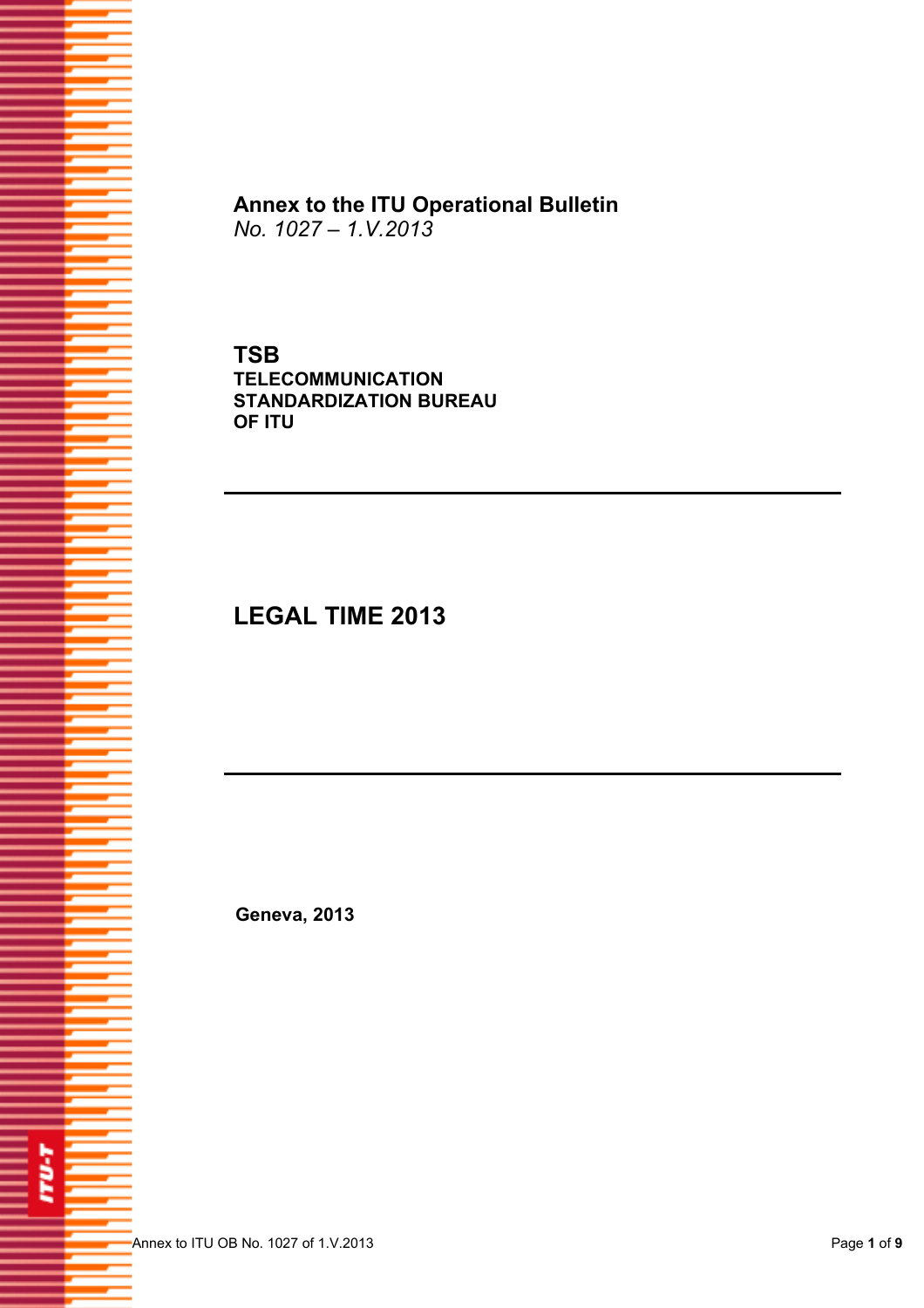## **LEGAL TIME 2013**

## **Note from TSB**

- 1. The information contained in this Annex is also available on the ITU website: [www.itu.int/itu](http://www.itu.int/itu-t/bulletin/annex.html)[t/bulletin/annex.html.](http://www.itu.int/itu-t/bulletin/annex.html)
- 2. Please address any comments or suggestions concerning this List to the Director of TSB:

 International Telecommunication Union (ITU) Director of TSB<br>Tel: +41 22 7 Tel: +41 22 730 5211 Fax: +41 22 730 5853 E-mail: tsbtson@itu.int

3. The designations employed and the presentation of material in this list do not imply the expression of any opinion whatsoever on the part of ITU concerning the legal status of any country or geographical area, or of its authorities.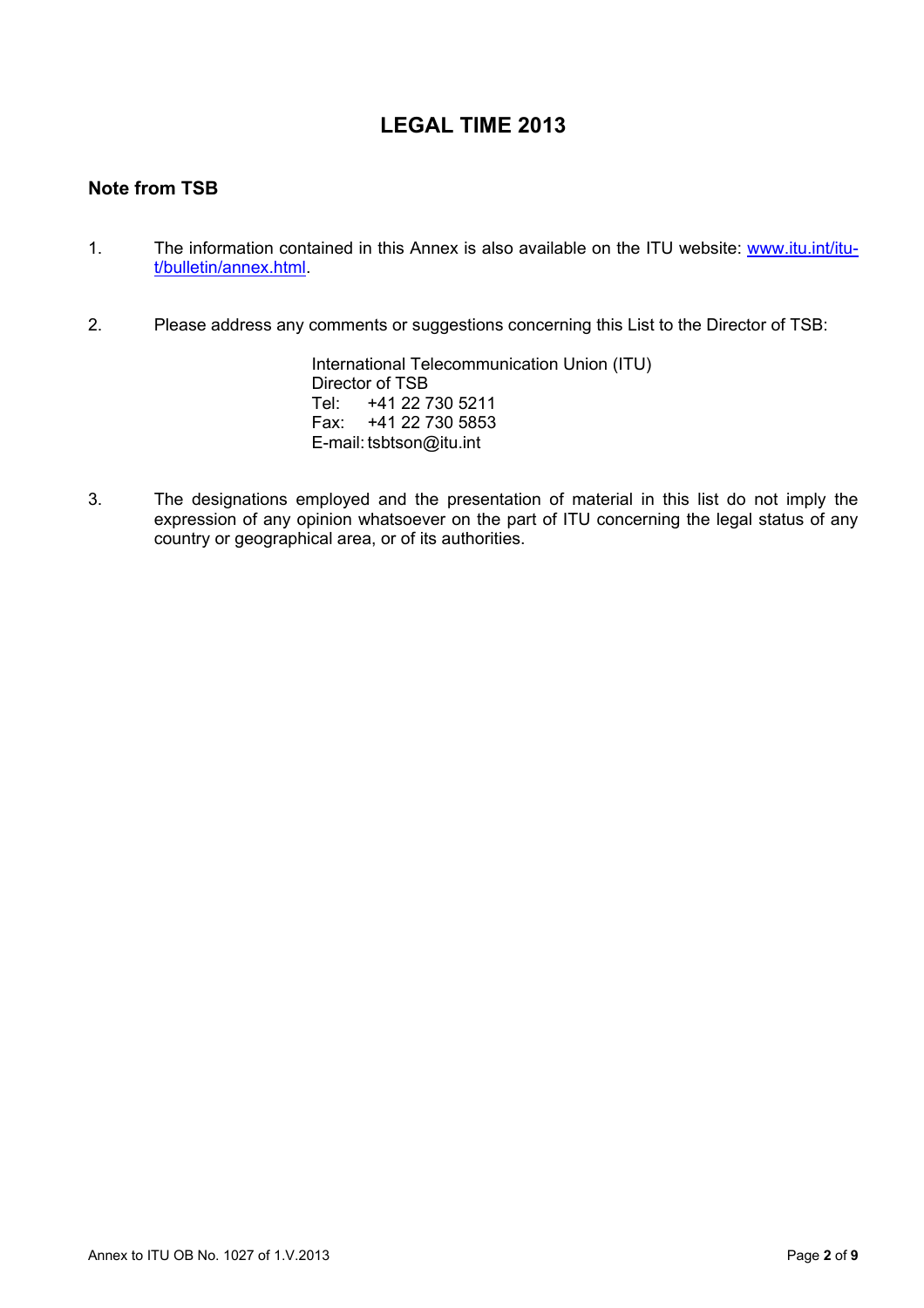| Country/geographical area                         | Daylight saving time (DST)<br>Start date | <b>UTC Start date</b>      |
|---------------------------------------------------|------------------------------------------|----------------------------|
| Afghanistan                                       | No change $-$ UTC $+4.30$                | No change $-$ UTC $+4.30$  |
| <b>Albania</b>                                    | 31.III.2013- UTC+2                       | 27.X.2013-UTC+1            |
| Algeria                                           | No change $-$ UTC $+1$                   | No change $-$ UTC $+1$     |
| American Samoa                                    | No change - UTC -11                      | No change - UTC -11        |
| Andorra                                           | 31.III.2013 - UTC+2                      | 27.X.2013 - UTC+1          |
| Angola                                            | No change $-$ UTC $+1$                   | No change $-$ UTC $+1$     |
| Anguilla                                          | No change - UTC -4                       | No change - UTC -4         |
| Antigua and Barbuda                               | No change - UTC -4                       | No change - UTC -4         |
| Argentina                                         | No change $-$ UTC -3                     | No change - UTC -3         |
| Armenia                                           | No change - UTC+4                        | No change - UTC+4          |
| Aruba                                             | No change - UTC -4                       | No change - UTC -4         |
| Australia                                         |                                          |                            |
| Melbourne, Victoria, New South Wales,<br>Tasmania | $6.X.2013 - UTC + 11$                    | 7.IV.2013 - UTC+10         |
| Cocos-Keeling Islands                             | No change $-$ UTC $+6.30$                | No change $-$ UTC $+6.30$  |
| Christmas Island                                  | No change - UTC +7                       | No change - UTC +7         |
| Western Australia                                 | No change - UTC +8                       | No change - UTC +8         |
| <b>Australian External Territories</b>            | No change - UTC +11.30                   | No change $-$ UTC $+11.30$ |
| Austria                                           | 31.III.2013 - UTC+2                      | 27.X.2013 - UTC+1          |
| Azerbaijan                                        | 31.III.2013 - UTC+5                      | 27.X.2013 - UTC+4          |
| <b>Bahamas</b>                                    | 10.III.2013- UTC-4                       | 3.XI.2013 - UTC-5          |
| <b>Bahrain</b>                                    | No change $-$ UTC $+3$                   | No change $-$ UTC $+3$     |
| Bangladesh                                        | No change $-$ UTC $+6$                   | No change - UTC +6         |
| <b>Barbados</b>                                   | No change - UTC -4                       | No change - UTC -4         |
| <b>Belarus</b>                                    | No change - UTC+3                        | No change - UTC+3          |
| <b>Belgium</b>                                    | 31.III.2013 - UTC+2                      | 27.X.2013 - UTC+1          |
| <b>Belize</b>                                     | No change - UTC -6                       | No change - UTC -6         |
| <b>Benin</b>                                      | No change $-$ UTC $+1$                   | No change $-$ UTC $+1$     |
| <b>Bermuda</b>                                    | 10.III.2013 - UTC -3                     | $3.XI.2013 - UTC -4$       |
| <b>Bhutan</b>                                     | No change $-$ UTC $+6$                   | No change $-$ UTC $+6$     |
| Bolivia (Plurinational State of)                  | No change - UTC-4                        | No change - UTC-4          |
| Bonaire, Sint Eustatius and Saba                  | No change - UTC-4                        | No change - UTC-4          |
| <b>Bosnia and Herzegovina</b>                     | 31.III.2013 - UTC+2                      | 27.X.2013 - UTC+1          |
| Botswana                                          | No change $-$ UTC $+2$                   | No change $-$ UTC $+2$     |
| <b>Brazil</b>                                     |                                          |                            |
| Rio de Janeiro, and most locations                | 20.X.2013 - UTC -2                       | 17.II.2013 - UTC -3        |
| Other states                                      | No change - UTC-3                        | No change - UTC-3          |
| <b>British Virgin Islands</b>                     | No change - UTC -4                       | No change - UTC -4         |
| Brunei Darussalam                                 | No change $-$ UTC $+8$                   | No change $-$ UTC $+8$     |
| <b>Bulgaria</b>                                   | 31.III.2013 - UTC+3                      | 27.X.2013 - UTC+2          |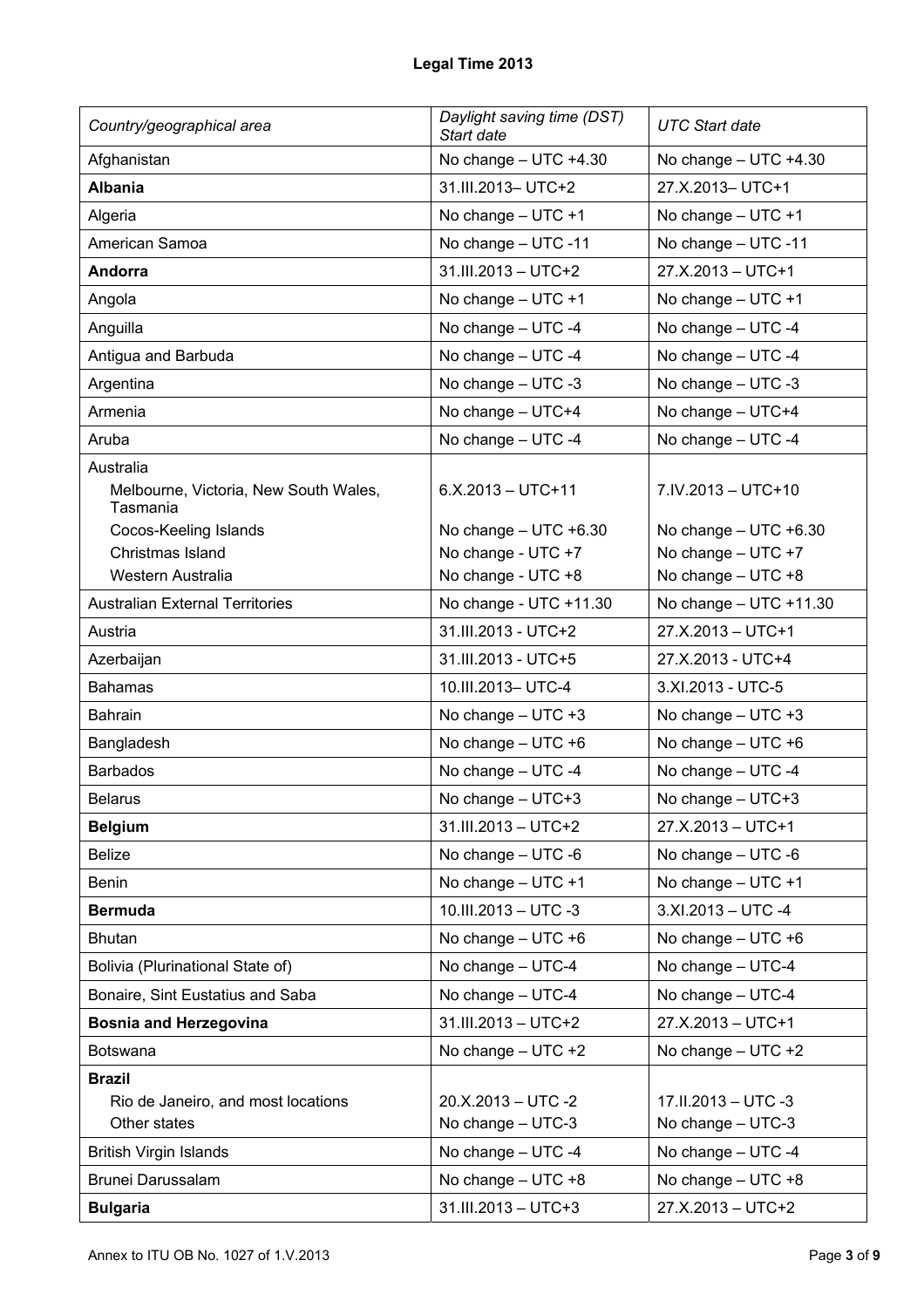| Country/geographical area    | Daylight saving time (DST)<br>Start date | <b>UTC Start date</b>                 |
|------------------------------|------------------------------------------|---------------------------------------|
| <b>Burkina Faso</b>          | No change - UTC                          | No change - UTC                       |
| <b>Burundi</b>               | No change - UTC +2                       | No change $-$ UTC $+2$                |
| Cambodia                     | No change - UTC +7                       | No change - UTC +7                    |
| Cameroon                     | No change $-$ UTC $+1$                   | No change $-$ UTC $+1$                |
| Canada                       |                                          |                                       |
| Alberta                      | 10.III.2013 - UTC -6                     | $3.XI.2013 - UTC -7$                  |
| <b>British Columbia</b>      | 10.III.2013 - UTC -7                     | $3.XI.2013 - UTC -8$                  |
| Manitoba                     | 10.III.2013 - UTC -5                     | $3.XI.2013 - UTC -6$                  |
| <b>New Brunswick</b>         | 10.III.2013 - UTC -3                     | 3.XI.2013- UTC -4                     |
| Newfoundland                 | 10.III.2013 - time difference<br>varies  | 3.XI.2013 - time difference<br>varies |
| <b>Northwest Territories</b> | 10.III.2013 - time difference<br>varies  | 3.XI.2013 - time difference<br>varies |
| Nova Scotia                  | 10.III.2013 - UTC -3                     | $3.XI.2013 - UTC -4$                  |
| Nunavut                      | 10.III.2013 - time difference<br>varies  | 3.XI.2013 - time difference<br>varies |
| Ontario                      | 10.III.2013- UTC -4                      | 3.XI.2013- UTC -5                     |
| <b>Prince Edward island</b>  | 10.III.2013- UTC -3                      | 3.XI.2013- UTC -4                     |
| Quebec                       | 10.III.2013- UTC -4                      | 3.XI.2013- UTC -5                     |
| Yukon                        | 10.III.2013-time difference<br>varies    | 3.XI.2013-time difference<br>varies   |
| Saskatchewan                 | No change - UTC -6                       | No change - UTC -6                    |
| Cape Verde                   | No change - UTC -1                       | No change - UTC -1                    |
| Cayman Islands               | No change - UTC -5                       | No change - UTC -5                    |
| Central African Rep.         | No change $-$ UTC $+1$                   | No change - UTC +1                    |
| Chad                         | No change - UTC +1                       | No change $-$ UTC $+1$                |
| <b>Chile</b>                 | 8.IX.2013 - UTC -3                       | 28.IV.2013 - UTC -4                   |
| China                        | No change - UTC +8                       | No change $-$ UTC $+8$                |
| Colombia                     | No change $-$ UTC -5                     | No change - UTC -5                    |
| Comoros                      | No change $-$ UTC $+3$                   | No change $-$ UTC $+3$                |
| Congo                        | No change $-$ UTC $+1$                   | No change $-$ UTC $+1$                |
| Cook Islands                 | No change - UTC -10                      | No change - UTC -10                   |
| Costa Rica                   | No change - UTC -6                       | No change $-$ UTC -6                  |
| Côte d'Ivoire                | No change - UTC                          | No change - UTC                       |
| Croatia                      | 31.III.2013 - UTC+2                      | 27.X.2013 - UTC+1                     |
| Cuba                         | 10.III.2013- UTC-4                       | 3.XI.2013- UTC-5                      |
| Curaçao                      | No change - UTC-4                        | No change - UTC-4                     |
| Cyprus                       | 31.III.2013 - UTC+3                      | 27.X.2013 - UTC+2                     |
| Czech Rep.                   | 31.III.2013 - UTC+2                      | 27.X.2013 - UTC+1                     |
| Dem. People's Rep. of Korea  | No change $-$ UTC $+9$                   | No change - UTC +9                    |
| Dem. Rep. of the Congo       | No change $-$ UTC $+1$                   | No change $-$ UTC $+1$                |
| Denmark                      | 31.III.2013 - UTC+2                      | 27.X.2013 - UTC+1                     |
| Diego Garcia                 | No change $-$ UTC $+6$                   | No change - UTC +6                    |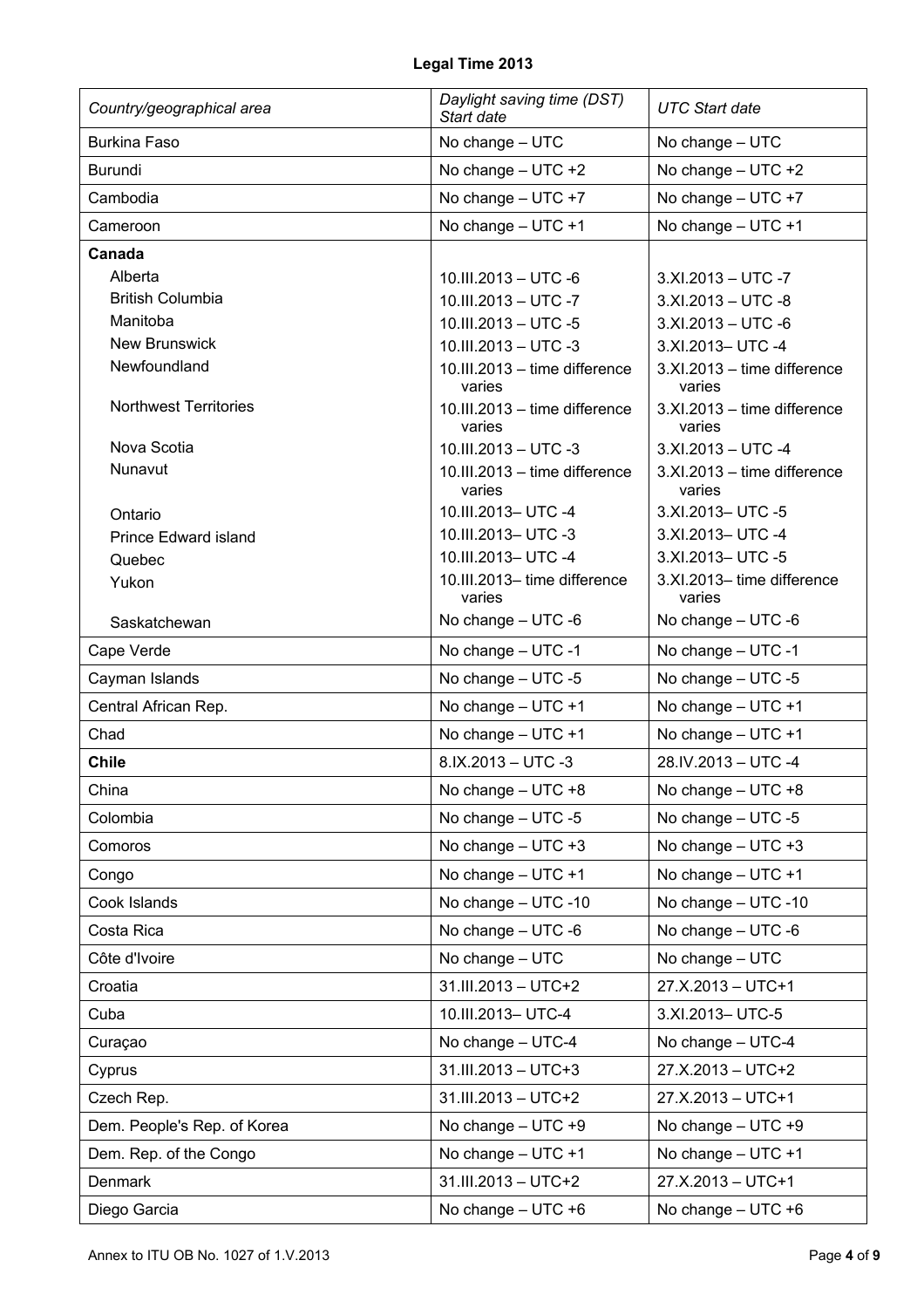| Country/geographical area                                 | Daylight saving time (DST)<br>Start date | <b>UTC Start date</b>   |
|-----------------------------------------------------------|------------------------------------------|-------------------------|
| Djibouti                                                  | No change $-$ UTC $+3$                   | No change - UTC +3      |
| Dominica                                                  | No change - UTC -4                       | No change - UTC -4      |
| Dominican Rep.                                            | No change - UTC -4                       | No change - UTC -4      |
| Ecuador                                                   | No change - UTC -5                       | No change - UTC -5      |
| Egypt                                                     | No change $-$ UTC $+2$                   | No change $-$ UTC $+2$  |
| El Salvador                                               | No change - UTC -6                       | No change - UTC -6      |
| <b>Equatorial Guinea</b>                                  | No change $-$ UTC $+1$                   | No change $-$ UTC $+1$  |
| Eritrea                                                   | No change $-$ UTC $+3$                   | No change $-$ UTC $+3$  |
| Estonia                                                   | $31.III.2013 - UTC + 3$                  | 27.X.2013 - UTC+2       |
| Ethiopia                                                  | No change $-$ UTC $+3$                   | No change $-$ UTC $+3$  |
| Falkland Islands (Malvinas)                               | No change $-$ UTC -3                     | No change $-$ UTC -3    |
| Faroe Islands                                             | 31.III.2013 - UTC +1                     | 26.X.2013 - UTC         |
| Fiji                                                      | 27.X.2013 - UTC +13                      | 27.I.2013 - UTC +12     |
| Finland                                                   | 31.III.2013 - UTC+3                      | 27.X.2013 - UTC+2       |
| France                                                    | 31.III.2013 - UTC+2                      | 27.X.2013 - UTC+1       |
| French Departments and Territories in the<br>Indian Ocean | No change - UTC+4                        | No change - UTC+4       |
| French Guiana                                             | No change - UTC -3                       | No change - UTC -3      |
| French Polynesia                                          | No change - UTC -10                      | No change - UTC -10     |
| Gabon                                                     | No change $-$ UTC $+1$                   | No change $-$ UTC $+1$  |
| Gambia                                                    | No change - UTC                          | No change - UTC         |
| Georgia                                                   | No change - UTC +4                       | No change - UTC +4      |
| Germany                                                   | 31.III.2013 - UTC+2                      | 27.X.2013 - UTC+1       |
| Ghana                                                     | No change - UTC                          | No change - UTC         |
| Gibraltar                                                 | 31.III.2013 - UTC+2                      | 27.X.2013 - UTC+1       |
| Greece                                                    | $31.III.2013 - UTC + 3$                  | 27.X.2013 - UTC+2       |
| Greenland                                                 | 31.III.2013 - UTC-2                      | 26.X.2013 - UTC-3       |
| Grenada                                                   | No change - UTC -4                       | No change - UTC -4      |
| Guadeloupe                                                | No change - UTC -4                       | No change - UTC -4      |
| Guam                                                      | No change $-$ UTC $+10$                  | No change $-$ UTC $+10$ |
| Guatemala                                                 | No change - UTC -6                       | No change - UTC -6      |
| Guinea                                                    | No change - UTC                          | No change - UTC         |
| Guinea-Bissau                                             | No change - UTC                          | No change - UTC         |
| Guyana                                                    | No change - UTC -4                       | No change - UTC -4      |
| Haiti                                                     | 10.III.2013 - UTC-4                      | 3.XI.2013 - UTC-5       |
| Honduras                                                  | No change - UTC -6                       | No change - UTC -6      |
| Hong Kong, China                                          | No change $-$ UTC $+8$                   | No change - UTC +8      |
| Hungary                                                   | 31.III.2013 - UTC+2                      | 27.X.2013 - UTC+1       |
| Iceland                                                   | No change - UTC                          | No change - UTC         |
| India                                                     | No change - UTC+5.30                     | No change - UTC+5.30    |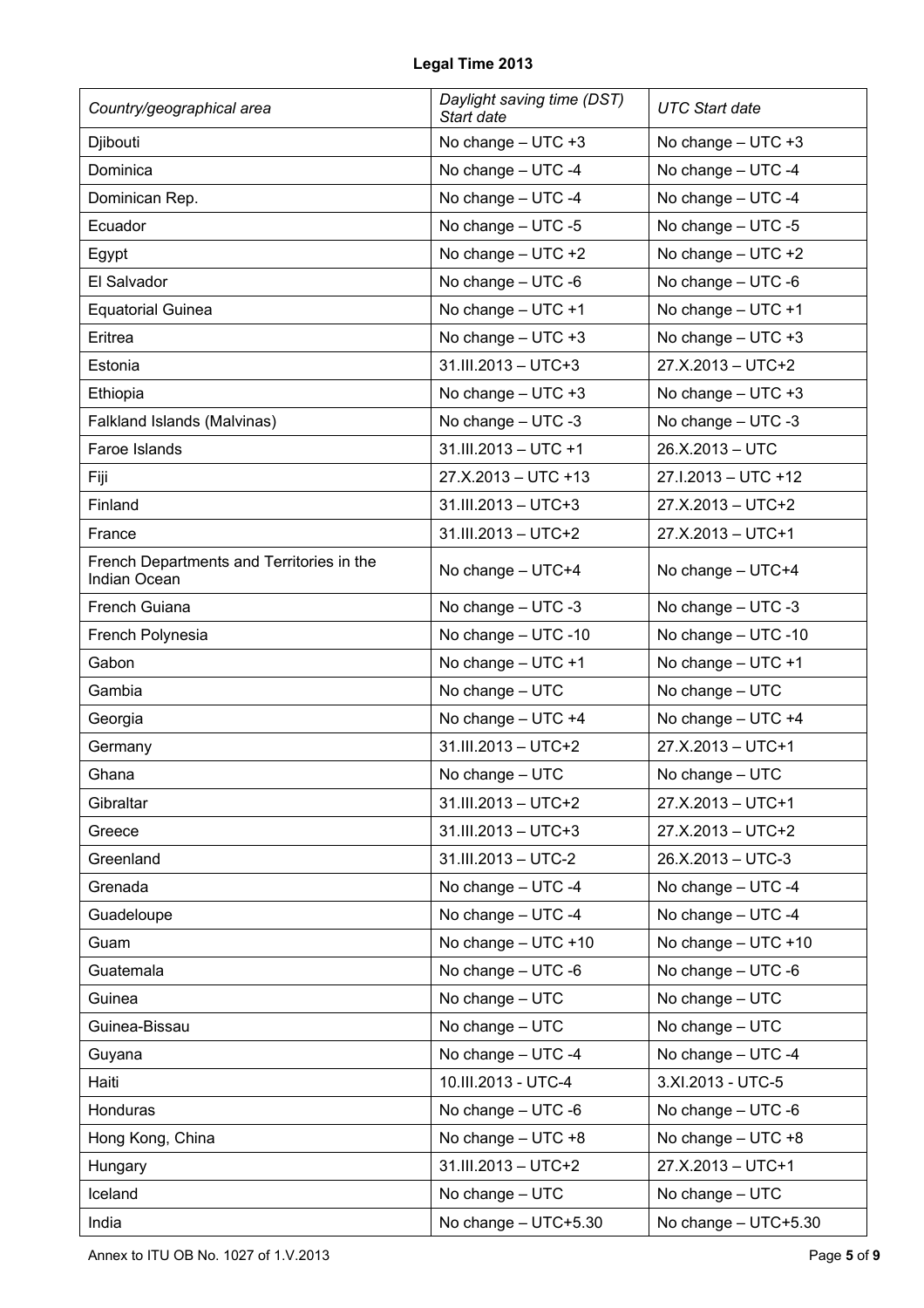| Country/geographical area  | Daylight saving time (DST)<br>Start date | <b>UTC Start date</b>   |
|----------------------------|------------------------------------------|-------------------------|
| Indonesia                  | No change - UTC+7                        | No change - UTC+7       |
| Iran (Islamic Republic of) | 23.III.2013 - UTC+4.30                   | 22.IX.2013 - UTC+3.30   |
| Iraq                       | No change $-$ UTC $+3$                   | No change $-$ UTC $+3$  |
| Ireland                    | 31.III.2013 - UTC +1                     | 27.X.2013 - UTC         |
| Israel                     | 29.III.2013 - UTC+3                      | 23.IX.2013 - UTC+2      |
| Italy                      | 31.III.2013 - UTC+2                      | 27.X.2013 - UTC+1       |
| Jamaica                    | No change $-$ UTC -5                     | No change $-$ UTC -5    |
| Japan                      | No change $-$ UTC $+9$                   | No change - UTC +9      |
| Jordan                     | 29.III.2013 - UTC+3                      | 23.IX.2013 - UTC+2      |
| Kazakhstan                 | No change $-$ UTC $+6$                   | No change $-$ UTC $+6$  |
| Kenya                      | No change $-$ UTC $+3$                   | No change $-$ UTC $+3$  |
| Kiribati                   | No change $-$ UTC $+12$                  | No change $-$ UTC $+12$ |
| Korea (Rep. of)            | No change - UTC +9                       | No change $-$ UTC $+9$  |
| Kuwait                     | No change $-$ UTC $+3$                   | No change $-$ UTC $+3$  |
| Kyrgyzstan                 | No change $-$ UTC $+6$                   | No change $-$ UTC $+6$  |
| Lao P.D.R.                 | No change $-$ UTC $+7$                   | No change $-$ UTC $+7$  |
| Latvia                     | 31.III.2013 - UTC+3                      | 27.X.2013 - UTC +2      |
| Lebanon                    | 31.III.2013 - UTC+3                      | 27.X.2013 - UTC +2      |
| Lesotho                    | No change $-$ UTC $+2$                   | No change $-$ UTC $+2$  |
| Liberia                    | No change - UTC                          | No change - UTC         |
| Libya                      | 29.III.2013 - UTC+2                      | 25.X.2013 - UTC +1      |
| Liechtenstein              | 31.III.2013 - UTC+2                      | 27.X.2013 - UTC+1       |
| Lithuania                  | 31.III.2013 - UTC+3                      | 27.X.2013 - UTC+2       |
| Luxembourg                 | 31.III.2013 - UTC+2                      | 27.X.2013 - UTC+1       |
| Macao, China               | No change $-$ UTC $+8$                   | No change - UTC +8      |
| Madagascar                 | No change $-$ UTC $+3$                   | No change $-$ UTC $+3$  |
| Malawi                     | No change $-$ UTC $+2$                   | No change $-$ UTC $+2$  |
| Malaysia                   | No change $-$ UTC $+8$                   | No change $-$ UTC $+8$  |
| Maldives                   | No change $-$ UTC $+5$                   | No change $-$ UTC $+5$  |
| Mali                       | No change - UTC                          | No change - UTC         |
| Malta                      | 31.III.2013 - UTC+2                      | 27.X.2013 - UTC+1       |
| Marshall Islands           | No change - UTC+12                       | No change - UTC+12      |
| Martinique                 | No change - UTC-4                        | No change - UTC-4       |
| Mauritania                 | No change - UTC                          | No change - UTC         |
| Mauritius                  | No change - UTC +4                       | No change - UTC +4      |
| Mexico                     |                                          |                         |
| Zona Centro                | 7.IV.2013 - UTC-5                        | 27.X.2013 - UTC-6       |
| Zona Noroeste              | 7.IV.2013 - UTC-7                        | 27.X.2013 - UTC-8       |
| Zona Pacífico              | 7.IV.2013 - UTC-6                        | 27.X.2013 - UTC-7       |
| Micronesia                 | No change - UTC +11                      | No change - UTC +11     |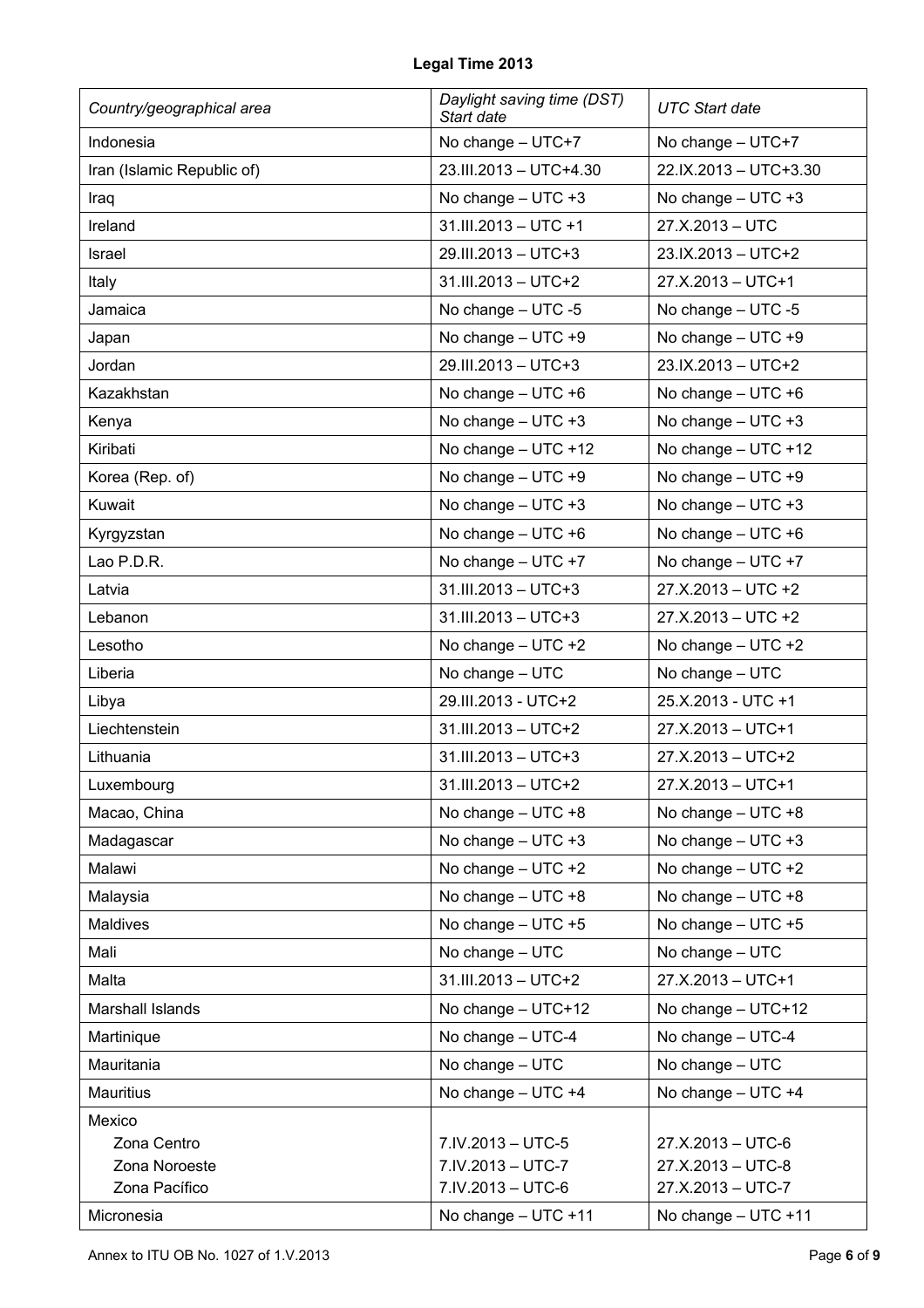| Country/geographical area                    | Daylight saving time (DST)<br>Start date | <b>UTC Start date</b>     |
|----------------------------------------------|------------------------------------------|---------------------------|
| Moldova (Republic of)                        | 31.III.2013 - UTC+3                      | 27.X.2013 - UTC+2         |
| Monaco                                       | 31.III.2013 - UTC+2                      | 27.X.2013 - UTC+1         |
| Mongolia                                     | No change $-$ UTC $+8$                   | No change - UTC +8        |
| Montenegro                                   | 31.III.2013 - UTC+2                      | 27.X.2013 - UTC+1         |
| Montserrat                                   | No change - UTC -4                       | No change - UTC -4        |
| Morocco                                      | 28.IV.2013 - UTC+1                       | 29.IX.2013 - UTC          |
| Mozambique                                   | No change $-$ UTC $+2$                   | No change $-$ UTC $+2$    |
| Myanmar                                      | No change $-$ UTC $+6.30$                | No change $-$ UTC $+6.30$ |
| Namibia                                      | $1.1X.2013 - UTC + 2$                    | 7.IV.2013 - UTC+1         |
| Nauru                                        | No change $-$ UTC $+12$                  | No change $-$ UTC $+12$   |
| Nepal                                        | No change $-$ UTC $+5.45$                | No change - UTC +5.45     |
| Netherlands                                  | 31.III.2013 - UTC+2                      | 27.X.2013 - UTC+1         |
| New Caledonia                                | No change $-$ UTC $+11$                  | No change - UTC +11       |
| New Zealand                                  | 29.IX.2013 - UTC+13                      | 7.IV.2013 - UTC+12        |
| Nicaragua                                    | No change $-$ UTC -6                     | No change $-$ UTC -6      |
| Niger                                        | No change $-$ UTC $+1$                   | No change $-$ UTC $+1$    |
| Nigeria                                      | No change $-$ UTC $+1$                   | No change $-$ UTC $+1$    |
| <b>Niue</b>                                  | No change - UTC -11                      | No change - UTC -11       |
| Northern Marianas                            | No change $-$ UTC $+10$                  | No change $-$ UTC $+10$   |
| Norway                                       | 31.III.2013 - UTC+2                      | 27.X.2013 - UTC+1         |
| Oman                                         | No change - UTC +4                       | No change - UTC +4        |
| Pakistan                                     | No change $-$ UTC $+5$                   | No change $-$ UTC $+5$    |
| Palau                                        | No change $-$ UTC $+9$                   | No change - UTC +9        |
| Panama                                       | No change - UTC -5                       | No change - UTC -5        |
| Papua New Guinea                             | No change $-$ UTC $+10$                  | No change $-$ UTC $+10$   |
| Paraguay                                     | 20.X.2013 - UTC -3                       | 14.IV.2013 - UTC -4       |
| Peru                                         | No change $-$ UTC -5                     | No change $-$ UTC -5      |
| Philippines                                  | No change $-$ UTC $+8$                   | No change - UTC +8        |
| Poland                                       | 31.III.2013 - UTC+2                      | 27.X.2013 - UTC+1         |
| Portugal                                     | 31.III.2013 - UTC +1                     | 27.X.2013 - UTC           |
| Puerto Rico                                  | No change - UTC -4                       | No change - UTC -4        |
| Qatar                                        | No change $-$ UTC $+3$                   | No change - UTC +3        |
| Romania                                      | 31.III.2013 - UTC+3                      | 27.X.2013 - UTC+2         |
| <b>Russian Federation</b>                    |                                          |                           |
| Moscow, St. Petersburg                       | No change - UTC+4                        | No change - UTC+4         |
| Rwanda                                       | No change $-$ UTC $+2$                   | No change $-$ UTC $+2$    |
| Saint Helena, Ascension and Tristan da Cunha | No change - UTC                          | No change - UTC           |
| Saint Kitts and Nevis                        | No change - UTC -4                       | No change - UTC -4        |
| Saint Lucia                                  | No change $-$ UTC -4                     | No change - UTC -4        |
| Saint Pierre and Miquelon                    | 10.III.2013- UTC-2                       | 3.XI.2013 - UTC-3         |

Annex to ITU OB No. 1027 of 1.V.2013 Page **7** of **9**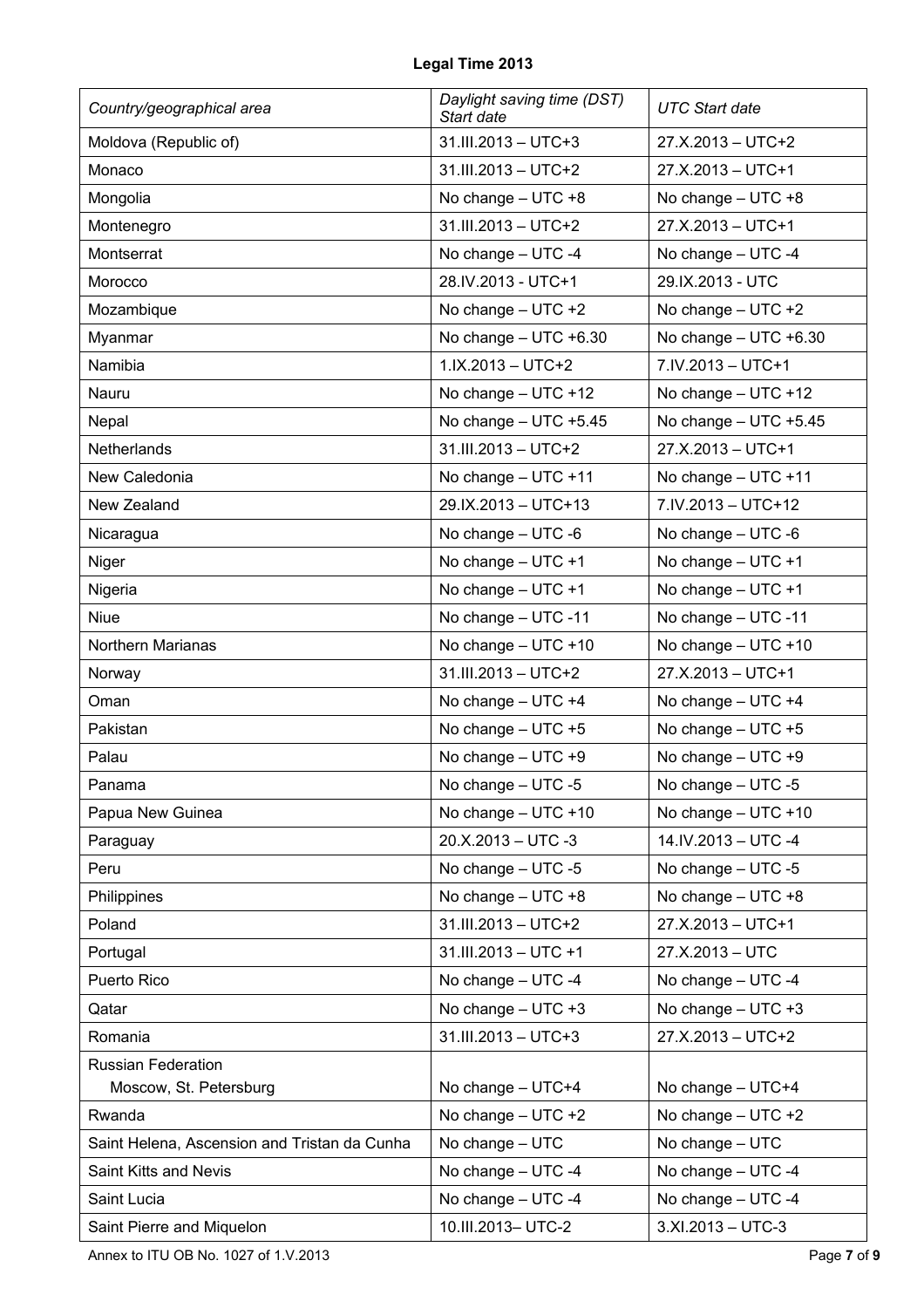| Country/geographical area                 | Daylight saving time (DST)<br>Start date | <b>UTC Start date</b>     |
|-------------------------------------------|------------------------------------------|---------------------------|
| Saint Vincent and the Grenadines          | No change - UTC -4                       | No change - UTC -4        |
| Samoa                                     | 29.IX.2013 - UTC +14                     | 7.IV.2013 - UTC +13       |
| San Marino                                | 31.III.2013 - UTC+2                      | 27.X.2013 - UTC+1         |
| Sao Tome and Principe                     | No change - UTC                          | No change - UTC           |
| Saudi Arabia                              | No change $-$ UTC $+3$                   | No change $-$ UTC $+3$    |
| Senegal                                   | No change - UTC                          | No change - UTC           |
| Serbia                                    | 31.III.2013 - UTC+2                      | 27.X.2013 - UTC+1         |
| Seychelles                                | No change - UTC +4                       | No change - UTC +4        |
| Sierra Leone                              | No change - UTC                          | No change - UTC           |
| Singapore                                 | No change - UTC +8                       | No change $-$ UTC $+8$    |
| <b>Sint Maarten</b>                       | No change - UTC-4                        | No change - UTC-4         |
| Slovakia                                  | 31.III.2013 - UTC+2                      | 27.X.2013 - UTC+1         |
| Slovenia                                  | 31.III.2013 - UTC+2                      | 27.X.2013 - UTC+1         |
| Solomon Islands                           | No change - UTC +11                      | No change $-$ UTC $+11$   |
| Somalia                                   | No change $-$ UTC $+3$                   | No change $-$ UTC $+3$    |
| South Africa                              | No change $-$ UTC $+2$                   | No change $-$ UTC $+2$    |
| South Sudan                               | No change $-$ UTC $+3$                   | No change $-$ UTC $+3$    |
| Spain                                     | 31.III.2013 - UTC+2                      | 27.X.2013 - UTC+1         |
| Sri Lanka                                 | No change $-$ UTC $+5.30$                | No change $-$ UTC $+5.30$ |
| Sudan                                     | No change $-$ UTC $+3$                   | No change $-$ UTC $+3$    |
| Suriname                                  | No change - UTC -3                       | No change - UTC -3        |
| Swaziland                                 | No change $-$ UTC $+2$                   | No change $-$ UTC $+2$    |
| Sweden                                    | 31.III.2013 - UTC+2                      | 27.X.2013 - UTC+1         |
| Switzerland                               | 31.III.2013 - UTC+2                      | 27.X.2013 - UTC+1         |
| Syrian Arab Republic                      | 30.III.2013 - UTC+3                      | 26.X.2013 - UTC+2         |
| Taiwan, China                             | No change $-$ UTC $+8$                   | No change $-$ UTC $+8$    |
| Tajikistan                                | No change $-$ UTC+5                      | No change $-$ UTC+5       |
| Tanzania                                  | No change $-$ UTC $+3$                   | No change $-$ UTC $+3$    |
| Thailand                                  | No change $-$ UTC $+7$                   | No change $-$ UTC $+7$    |
| The Former Yugoslav Republic of Macedonia | 31.III.2013 - UTC+2                      | 27.X.2013 - UTC+1         |
| Timor-Leste                               | No change $-$ UTC $+9$                   | No change $-$ UTC $+9$    |
| Togo                                      | No change - UTC                          | No change - UTC           |
| Tokelau                                   | No change - UTC+13                       | No change - UTC+13        |
| Tonga                                     | No change $-$ UTC $+13$                  | No change $-$ UTC $+13$   |
| <b>Trinidad and Tobago</b>                | No change - UTC -4                       | No change - UTC -4        |
| Tunisia                                   | No change $-$ UTC $+1$                   | No change $-$ UTC $+1$    |
| Turkey                                    | 31.III.2013 - UTC+3                      | 27.X.2013 - UTC+2         |
| Turkmenistan                              | No change $-$ UTC $+5$                   | No change - UTC +5        |
| Turks and Caicos Islands                  | 10.III.2013- UTC -4                      | 3.XI.2013- UTC -5         |